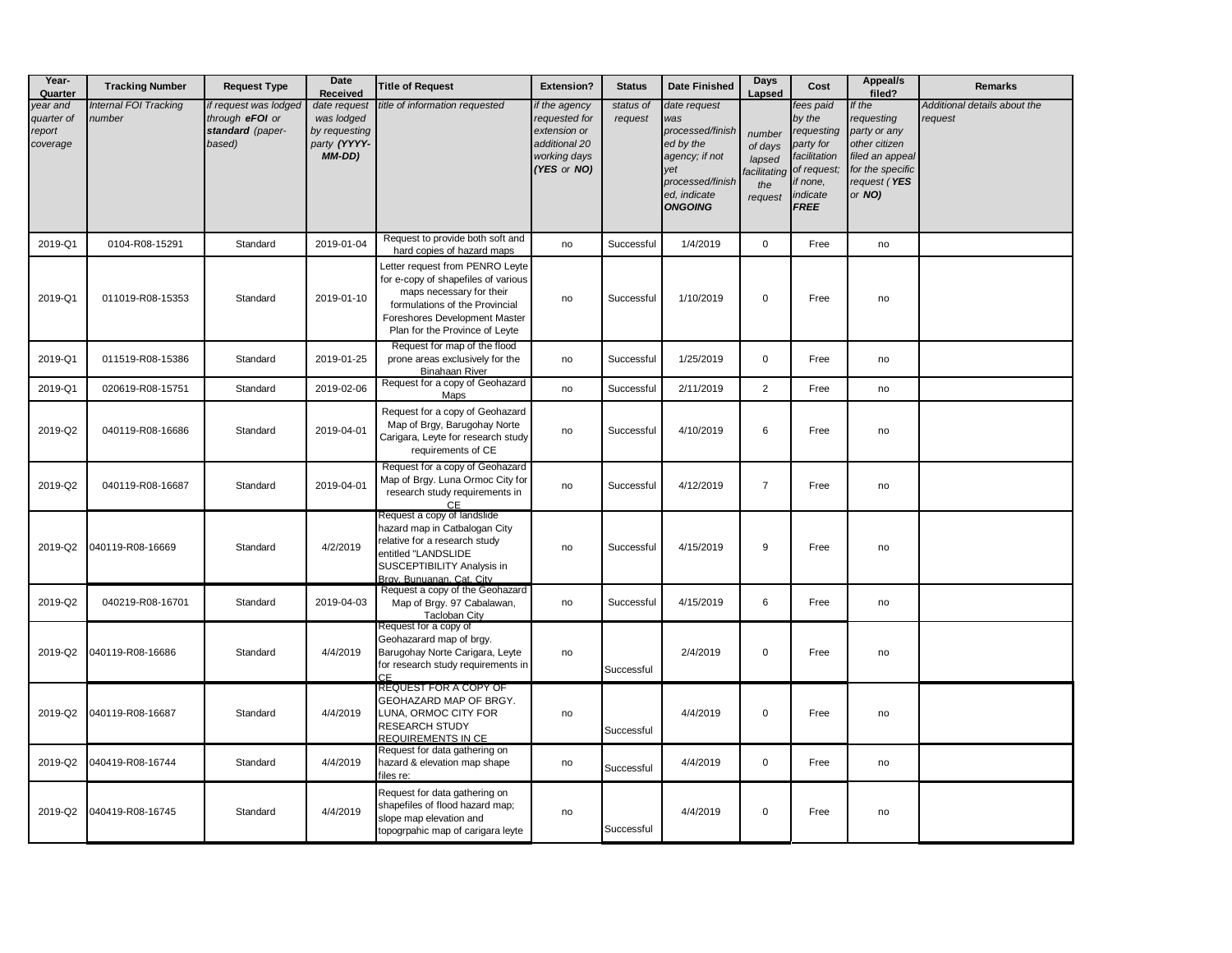| 2019-Q2 | 040419-R08-16746 | Standard | 4/4/2019   | Request for data gathering on land<br>use map shapefiles, flood hazard<br>map, and elevation map<br>re:Assessmenr of flood prone are<br>of relocation sites in Tac. City                                                                   | no | Successful | 4/4/2019   | $\mathbf 0$ | Free | no |  |
|---------|------------------|----------|------------|--------------------------------------------------------------------------------------------------------------------------------------------------------------------------------------------------------------------------------------------|----|------------|------------|-------------|------|----|--|
| 2019-Q2 | 070419-R08-17970 | Standard | 4/7/2019   | Request on hard & soft copy of<br>the ff docs 1 Geologic &<br>Geohazard assessment maps,<br>Landslide assessment report,<br>Shapefiles of the geologic du<br>Geohazard Assessment Maps                                                     | no | Successful | 4/7/2019   | $\mathbf 0$ | Free | no |  |
| 2019-Q2 | 041010-R08-16861 | Standard | 4/11/2019  | Request a copy of the latest data<br>on the soil classification/soil map<br>of Palo, Leyte                                                                                                                                                 | no | Successful | 11/4/2019  | $\mathbf 0$ | Free | no |  |
| 2019-Q2 |                  | efoi     | 2019-04-12 | Concern regarding Unpaid<br>Payment of Mining Company                                                                                                                                                                                      | no | Successful | 6/17/2019  | 40          | Free | no |  |
| 2019-Q2 | 041619-R08-16972 | Standard | 04/22/2019 | Letter request for a copy of the<br>geohazard map of Brgy. Bocawon,<br>Lapaz Leyte for research study<br>entitled "Environmental Impact<br>assessment of proposed eco-<br>tourism development of Iculabato<br>hot springs in La paz, Leyte | no | Successful | 04/22/2019 | $\mathbf 0$ | Free | no |  |
| 2019-Q2 | 040419-R08-16778 | Standard | 5/4/2019   | Request a copy of Geohazard map<br>of Brgy. Abucay, Tacloban City re:<br>Feasibility Study entitled<br>"Proposed condominium Building"                                                                                                     | no | Successful | 5/4/2019   | $\pmb{0}$   | Free | no |  |
| 2019-Q2 | 070519-R08-17981 | Standard | 5/7/2019   | Request for a soft copy of<br>shapefiles of the hazard maps<br>Flood & Landslide                                                                                                                                                           | no | Successful | 5/7/2019   | $\mathsf 0$ | Free | no |  |
| 2019-Q2 | 17313            | Standard | 2019-05-14 | Letter request of Mr. Virgilio G.<br>Tape, Markbilt Construction<br>Trading & Development Corp.<br>requesting for a certification<br>relative to the Suspension of all<br>quarry operations                                                | no | Successful | 2019-05-24 | 8           | Free | no |  |
| 2019-Q3 | 070519-R08-17981 | Standard | 7/052019   | Letter request for a soft copy of<br>shapefiles of the hazard maps<br>(Flood & Landslide)                                                                                                                                                  | no | Successful | 43651      | $\mathsf 0$ | Free | no |  |
| 2019-Q3 | P20190711-690-12 | emailed  | 43657      | Complaint Against Local Chief<br><b>Executive and Barangay Captains</b><br>of Barangay Hinugasan, Pikas,<br>Amahit at Can-isak, Barugo, Leyte<br>re: Illegal Quarrying                                                                     | no | Successful | 43704      | 30          | Free | no |  |
| 2019-Q3 | 071619-R08-18215 | Standard | 43662      | Request for the Checking of<br>Clssification of Rocks from<br>National High School-Tacloban<br>City                                                                                                                                        | no | Successful | 43662      | $\mathbf 0$ | Free | no |  |
| 2019-Q3 | 071619-R08-18212 | Standard | 43662      | Request for the Checking of<br><b>Clssification of Rocks</b>                                                                                                                                                                               | no | Successful | 43662      | $\mathbf 0$ | Free | no |  |
| 2019-Q3 | 070919-R08-18049 | Standard | 43655      | Letter request for identification of<br>Rock samples                                                                                                                                                                                       | no | Successful | 43655      | $\mathbf 0$ | Free | no |  |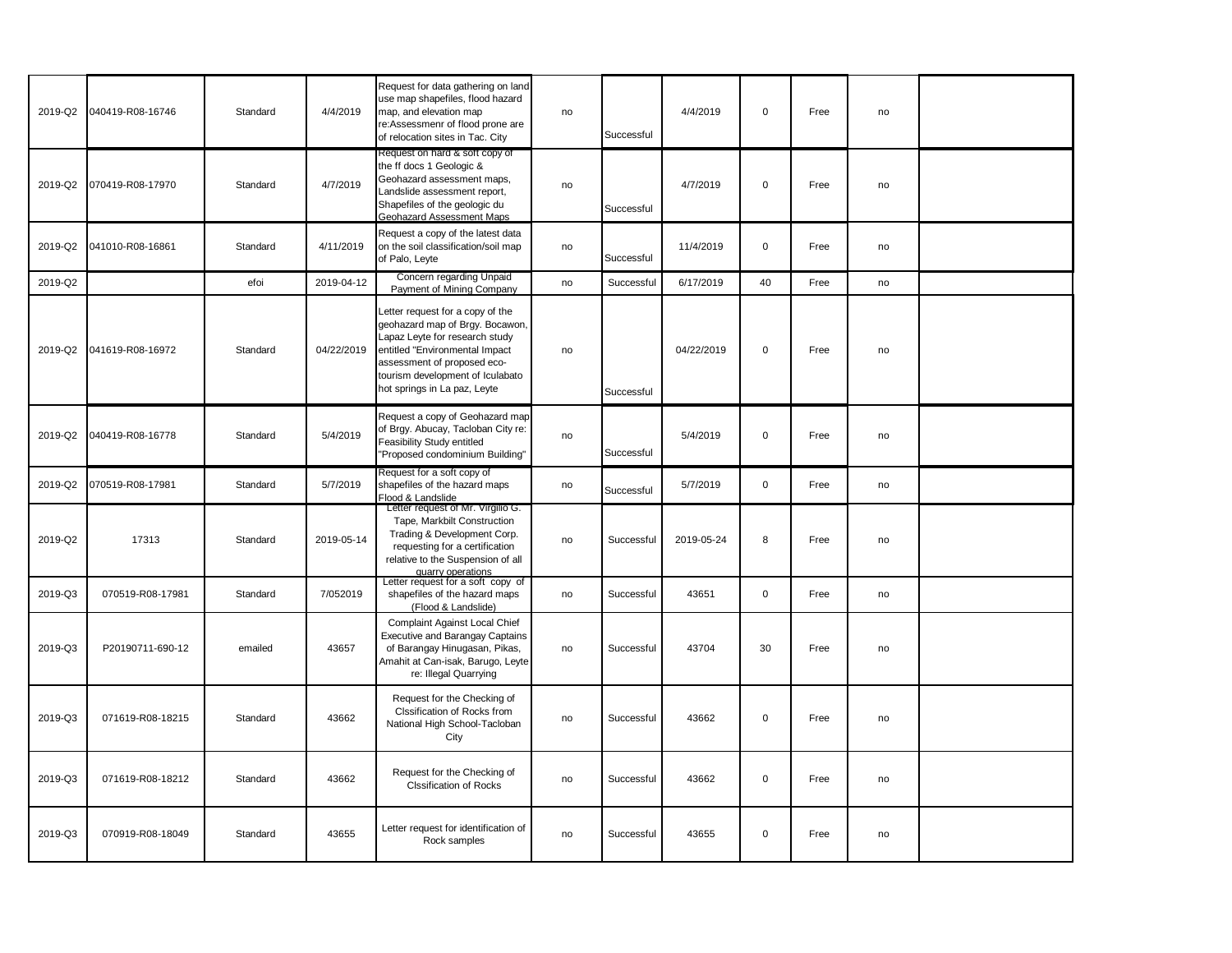| 2019-Q3 | 071619-R08-18222   | Standard   | 43662 | Request for the Checking of<br><b>Clssification of Rocks</b>                                                                   | no | Successful | 43662 | $\mathbf 0$    | Free | no |  |
|---------|--------------------|------------|-------|--------------------------------------------------------------------------------------------------------------------------------|----|------------|-------|----------------|------|----|--|
| 2019-Q3 | 071619-R08-18221   | Standard   | 43662 | Request for the Checking of<br><b>Clssification of Rocks</b>                                                                   | no | Successful | 43662 | $\mathbf 0$    | Free | no |  |
| 2019-Q3 | 071619-r08-18221   | Standard   | 43662 | Request for the Checking of<br><b>Clssification of Rocks</b>                                                                   | no | Successful | 43662 | $\mathbf 0$    | Free | no |  |
| 2019-Q3 | 620190718-671-11-1 | emailed    | 43664 | Report of alleged illegal Quarrying<br>Activities in Juangon River, Brgy.<br>Juwangon Malitbog So. Leyte                       | no | Successful | 43706 | 27             | Free | no |  |
| 2019-Q3 | 072319-R08-18331   | Standard   | 43669 | Letter request for Identification of<br>Rock samples                                                                           | no | Successful | 43671 | $\overline{2}$ | Free | no |  |
| 2019-Q3 | 072319-R08-18320   | Standard   | 43670 | Letter request for a Certified true<br>copy of Geohazard Certificaton<br>Report                                                | no | Successful | 43670 | $\mathbf 0$    | Paid | no |  |
| 2019-Q3 | 073019-R08-18441   | Standard   | 43676 | Request for Identified the kind of<br>Rocks Samples                                                                            | no | Successful | 43676 | $\mathbf 0$    | Free | no |  |
| 2019-Q3 | P20190801-620-3    | emailed    | 43678 | Complaint regarding illegal<br>Extraction of Sand materials in<br>barangay Cervantes, Catarman,<br>Northern Samar              | no | Successful | 43699 | 13             | Free | no |  |
| 2019-Q3 | 080819-R0818573    | Standard   | 43685 | Request a copy of Flood<br>Susceptibility Map of the Province<br>of Leyte                                                      | no | Successful | 43685 | $\mathbf{0}$   | Free | no |  |
| 2019-Q3 | P20190815-313-4    | emailed    | 43692 | Complaint regarding Illegal<br>Quarrying in Malitbog, Southern<br>Leyte                                                        | no | Successful | 43725 | 21             | Free | no |  |
| 2019-Q3 | P20190820-3970-7   | emailed    | 43697 | Complaint regarding Alleged Illegal<br>Quarrying in Arteche, Eastern<br>Samar                                                  | no | Successful | 43727 | 20             | Free | no |  |
| 2019-Q3 | MGB-87101798726    | <b>FOI</b> | 43697 | Letter request a shapefile and csv<br>format on the Location of Sand<br>and Gravel Operation in the<br>Province of Leyte       | no | Successful | 43727 | 37             | Free | no |  |
| 2019-Q3 | 082219-R08-18841   | Standard   | 43699 | Letter request for a copy of map of<br>the flood prone areas of the<br><b>Binahaan River</b>                                   | no | Successful | 43699 | $\mathbf 0$    | Free | no |  |
| 2019-Q3 | 090319-R08-19042   | Standard   | 43711 | Request a copy of Topographic<br>Map of the Municipality of<br>Tabango, Leyte                                                  | no | Successful | 43711 | $\mathbf 0$    | Free | no |  |
| 2019-Q3 | 090319-R08-19042   | Standard   | 43711 | Letter request a copy of digital GIS<br>Compatible Geological Map use<br>for a Research Project in VSU,<br><b>Babybay City</b> | no | Successful | 43711 | $\pmb{0}$      | Free | no |  |
| 2019-Q3 | 090619-R08-19078   | Standard   | 43714 | Letter request for a copy of the<br>Land cover Map and other<br>Geological Map type of Leyte re:<br>Research Study             | no | Successful | 43717 | $\mathbf 0$    | Free | no |  |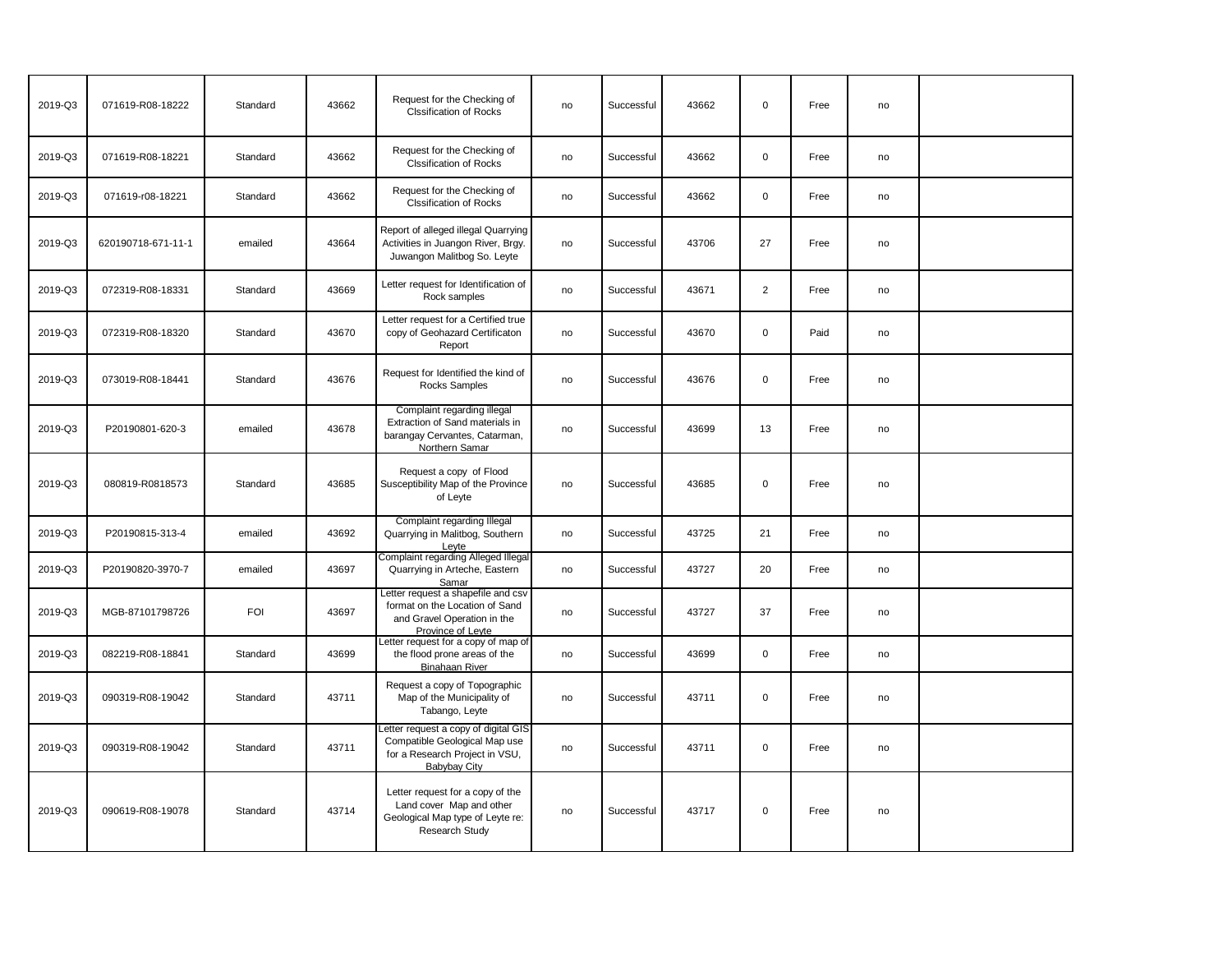| 2019-Q3 | 620190910-672-2  | emailed                                              | 43718                  | Complaint regarding Processes of<br>Department of Environment and<br>Natural Resources (DENR)<br>Calbayog City, Samar                                               | no | Successful | 43724                | $\overline{4}$ | Free | no |                                                                                                                                                                                                                                                               |
|---------|------------------|------------------------------------------------------|------------------------|---------------------------------------------------------------------------------------------------------------------------------------------------------------------|----|------------|----------------------|----------------|------|----|---------------------------------------------------------------------------------------------------------------------------------------------------------------------------------------------------------------------------------------------------------------|
| 2019-Q3 | 091119-R08-19174 | Standard                                             | 43719                  | Letter request a copy of Data<br>Findings Assessment in Regina<br>Heights Subdivision Relative for<br>Research Study of CE Project                                  | no | Successful | Septembr 11,<br>2019 | $\mathbf 0$    | Free | no |                                                                                                                                                                                                                                                               |
| 2019-Q3 | MGB-515257697632 | <b>FOI</b>                                           | 43720                  | Letter request a detailed number<br>on the Volume of Extracted Sand<br>and Gravel per Municipalities in<br>Leyte Hosting SAG Operations in<br>the province of Leyte | no | Successful | 43728                | 6              | Free | no |                                                                                                                                                                                                                                                               |
| 2019-Q3 | 091319-R08-19232 | Standard                                             | 43721                  | Request a copy of Hazard Maps in<br>the Municipality of Can-Avid<br>Eastern Samar in Shape File                                                                     | no | Successful | 43721                | $\mathsf 0$    | Free | no |                                                                                                                                                                                                                                                               |
| 2019-Q3 | 091619-R08-19273 | Standard                                             | 43724                  | Letter request a copy of available<br>data of Landslide Susceptibility<br>Map of Leyte                                                                              |    | Successful | 43726                | $\overline{2}$ | Free | no |                                                                                                                                                                                                                                                               |
| 2019-Q3 | 092719-R08-19480 | Standard                                             | 43735                  | Request a copy of Hazard Maps in<br>the Municipality of Allen, Northern<br>Samar re: Formulation of<br><b>Development Plans</b>                                     | no | Successful | 43738                | 3              | Free | no |                                                                                                                                                                                                                                                               |
| 2019-Q3 | 071619-RO8-18219 | Letter to RED, DENR-<br>RO8.                         | 43662                  | Allged presence of Bags of Beach<br>Sand Matrials in Brgy. San Isidro,<br>Northern Samar.                                                                           | no | Processed. | 43672                | 8              | Free | no | Field Investigation was conducted<br>on July 24-26, 2019. Report<br>prepared.                                                                                                                                                                                 |
| 2019-Q3 | 071219-RO8-18142 | Emailed to<br>denr@8888.gov.ph                       | 07/12/2019             | Complaint against Government<br>Official/employee.                                                                                                                  | no | Processed. | 43661                | $\mathbf 0$    | Free | no | Field Investigation was conducted<br>on July 15, 2019. Report<br>prepared.                                                                                                                                                                                    |
| 2019-Q3 | 072019-RO8-18797 | Emailed to<br>denr@8888.gov.ph                       | 08/20/2019             | Alleged Illegal Quarrying in<br>Artehce, Eastern Samar.                                                                                                             | no | Processed. | 43700                | $\overline{2}$ | Free | no | Field Investigation was conducted<br>on August 23, 2019. Report<br>prepared. Another compaint of the<br>same anonymous caller to DENR-<br>8888 on October 09, 2019.<br>Technical Personnel of MGB-<br>RO8 conducted and investigation<br>on October 11, 2019. |
| 2019-Q3 | 090419-RO8-19041 | Letter to ASEC for<br>Finance and Mining<br>Concerns | 43704                  | Request for assistance regarding<br>illegal mining of gravel and sand in<br>Brgy. Galutan, Catarman,<br>Northern Samar.                                             | no | Processed. |                      |                | Free | no |                                                                                                                                                                                                                                                               |
| 2019-Q3 | 080219-RO8-18498 | 8888-DENR8-T#-<br>P20190801-620-3                    | 08/02/2019.<br>MGB-RO8 | Alleged Illegal Extraction of Sand<br>and Gravel Materials at Brgy.<br>Cervantes, Catarman, Northern<br>Samar.                                                      | no | Processed. | 43683                | $\overline{2}$ | Free | no | Field Investigation was conducted<br>on August 03-05, 2019. Report<br>prepared.                                                                                                                                                                               |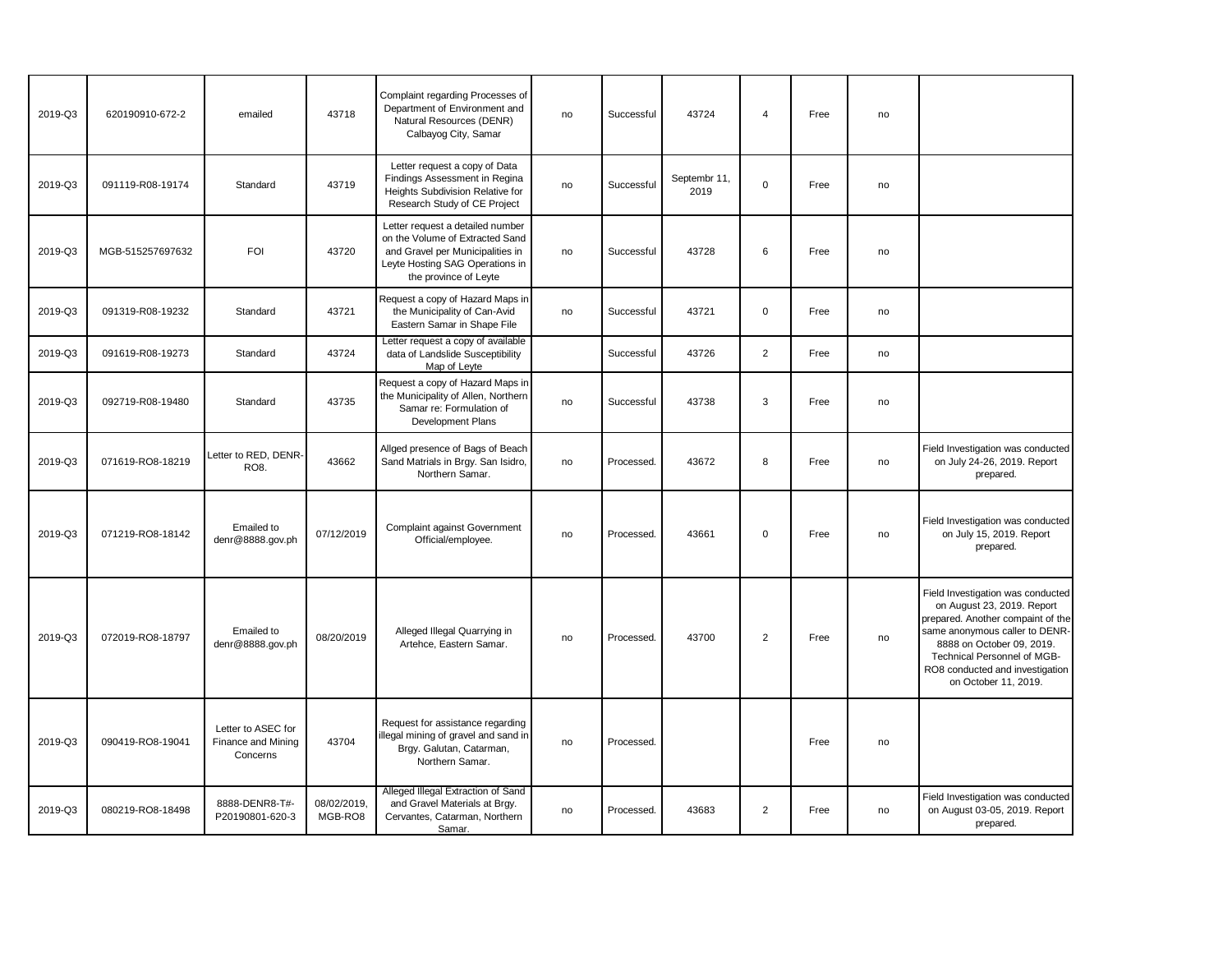| 2019-Q3 | 081519-RO8-18728 | DENR8-T#-<br>P20190815-313-4  | 43692      | Massive Quarrying in Malitbog<br>Southern Leyte.                                                                                                                                             | no | Processed.             | 43696    | $\overline{1}$ | Free | no | Field Investigation was conducted<br>on August 19, 2019. Report<br>prepared.                                                                  |
|---------|------------------|-------------------------------|------------|----------------------------------------------------------------------------------------------------------------------------------------------------------------------------------------------|----|------------------------|----------|----------------|------|----|-----------------------------------------------------------------------------------------------------------------------------------------------|
| 2019-Q3 | 071119-RO8-18142 | DENR8-T#-<br>P20190711-690-12 | 43658      | Alleged unregulated Sand and<br><b>Gravel Extraction Operations</b><br>along Palapag River, Palapag,<br>Northern Samar.                                                                      | no | Processed.             | 43678    | 14             | Free | no | Field Investigation was conducted<br>on August 03-05, 2019. Report<br>prepared.                                                               |
| 2019-Q4 | 100219-R08-19556 | emailed                       | 43740      | Request for geological map,<br>geohazard map and other<br>Geological Information available in<br>Catarman, Northern Samar                                                                    | no | successful             | 43742    | $\mathbf{1}$   | Free | no |                                                                                                                                               |
| 2019-Q4 | 102519-R08-20042 | Standard                      | 43763      | Request to secure several data for<br>research study (Ground Modelling<br>for low cost housing water supply)                                                                                 | no | successful             | 43766    | $\mathbf 0$    | Free | no |                                                                                                                                               |
| 2019-Q4 | 102919-R08-20088 | emailed                       | 43768      | Request for Data available<br>quantitative geohazard Data per<br>Elementary and Highschool in the<br>province of Biliran                                                                     | no | successful             | 43768    | $\mathbf 0$    | Free | no |                                                                                                                                               |
| 2019-Q4 | 110519-R08-20166 | Standard                      | 43774      | Request for the shapefiles of the<br>2014 Hazard Map in the<br>Municipality of Tarangnan                                                                                                     | no | successful             | 43774    | $\mathbf 0$    | Free | no |                                                                                                                                               |
| 2019-Q4 | 110619-R08-20208 | Standard                      | 43776      | Request for a copy of an updated<br>GIS-shapefile format of<br>Geohazard maps in region                                                                                                      | no | successful             | 43781    | 2              | Free | no |                                                                                                                                               |
| 2019-Q4 | 111519-R08-20397 | Standard                      | 43784      | Request for Geohazard Map,<br>rockshape, hazard map in Brgy.<br>Binuanan, Catbalogan City, Samar                                                                                             | no | successful             | 43784    | $\mathbf 0$    | Free | no |                                                                                                                                               |
| 2019-Q4 | 111519-R08-20409 | Standard                      | 2019-11-15 | Issues against the ISAG Permit of<br>Mr. Rodolfo M. Maat in Julita,<br>Leyte                                                                                                                 | no | successful             | 43795    | 6              | Free | no | Furnished letters of Ms. Gloria C.,<br>Tenedora and Ms. Lluva A.<br>Canamague _ re: Issues against<br>the ISAG Permit of Mr. Rodolfo<br>Maat. |
| 2019-Q4 | 112519-R08-20526 | Standard                      | 43794      | Request a copy of Geohazard<br>Certification that the School Site<br>of Brgy. Causwagan, Palo, Leyte<br>is no longer used after Typhoon<br>Yolanda                                           | no |                        | on going |                | Free | no | Proponent required to submit<br>details of the location of school<br>site                                                                     |
| 2019-Q4 | 1221319-R08-205  | Standard                      | 43812      | Request a copy of Geohazard<br>Assessment Report located at<br>Brgy. Tag-Abaca, Leyte<br>Municipality, Leyte Province and<br>Properties located at So.<br>Palaypay, Brgy. Pob., Leyte, Leyte | no | partially<br>processed | on going |                | Free | no | Lacking supporting documents<br>submitted to the office by the<br>proponent                                                                   |
| 2019-Q4 | 121619-R08-20916 | Standard                      | 43815      | Request for a Certification that the<br>Cadastral Lots are used for<br>Industrial SAG operations/<br>extraction of Brgy. San Jose East,<br>Brgy. Moguing, Burauen, Leyte                     | no | successful             | 43843    | 15             | Free | no |                                                                                                                                               |
| 2019-Q4 | 121619-R08-20930 | Standard                      | 43815      | Request for Information about the<br>mining sites in Dulag, Leyte                                                                                                                            | no | successful             | 43815    | $\mathbf 0$    | Free | no |                                                                                                                                               |